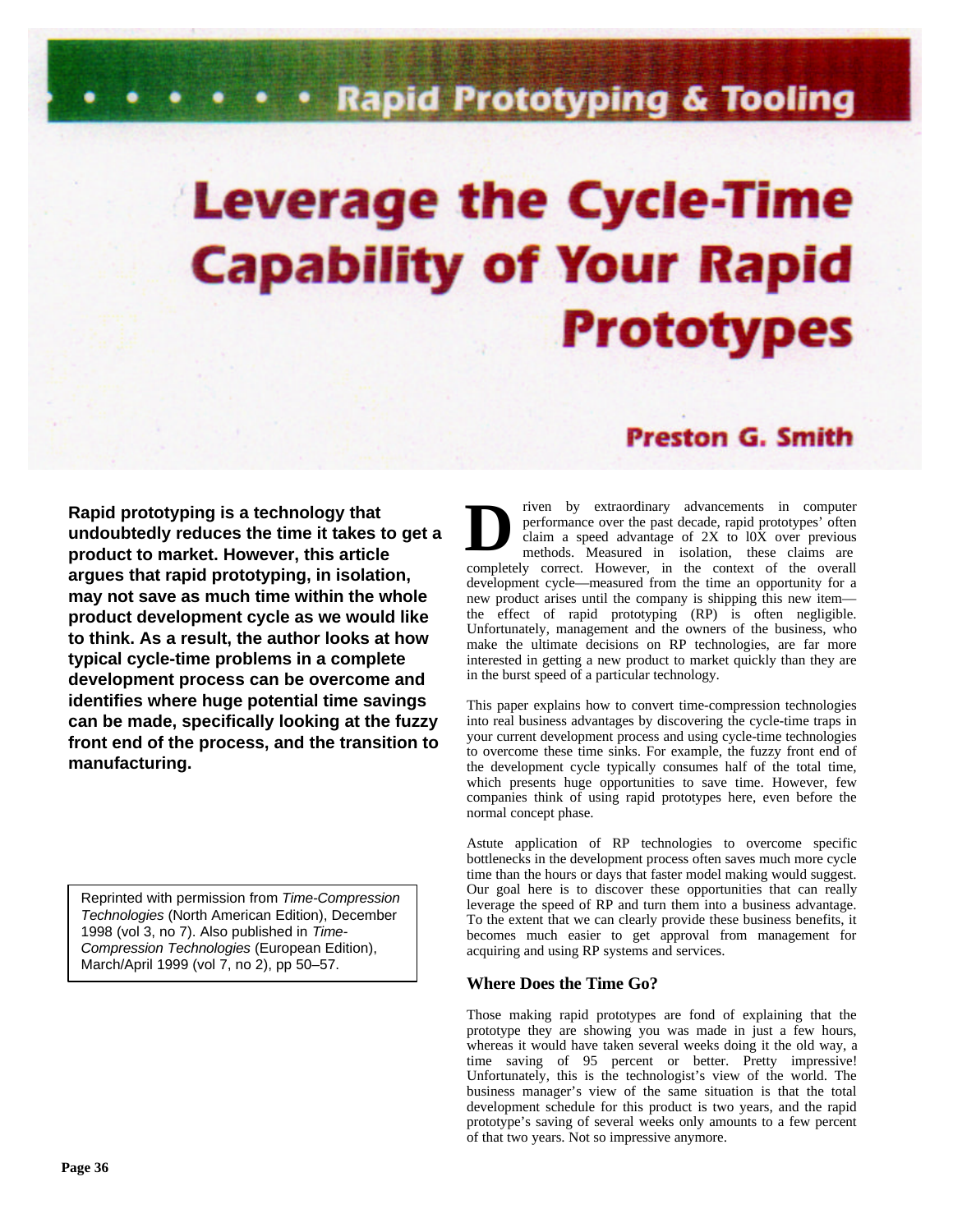Worse for the rapid prototypes, management is unlikely to be very supportive of RP when the savings appear so meager in management's terms.

However, there is a way to get much more impressive savings out of rapid prototypes, even when measured by the manager's stiff criterion. Fortunately, there are portions of the development cycle where months slip by unnoticed or months get wasted. If we can discover these opportunities and use RP to overcome them, then we have received great leverage on the weeks saved by making the prototype rapidly rather than traditionally. In other words, if we limit ourselves to the direct timesavings of RP, we are forfeiting its real potential to compress development schedules.

As examples of the potential, we will examine two parts of the development process that typically offer great cycle-time savings, the fuzzy front end and the transition to manufacturing.

#### *The Fuzzy Front End*

Although many companies have reduced their development cycle time greatly over the past several years, most of them conveniently choose to ignore the biggest opportunity to get products to market sooner. The portion they ignore is the one before they get started, what we call the fuzzy front end. They define this period out of existence, simply by saying that

*front end often offers larger time-saving opportunities than the remainder of the development cycle. Used with permission from* **Developing Products in Half the Time: New Rules, New Tools***, Preston G. Smith and Donald G. Reinertsen, John Wiley & Sons, 1998.*



the project starts when they approve or staff it. Unfortunately, customers or the marketplace do not care about this invisible internal milestone, and only judge the product on when it is available for sale. Fast release to the market place depends on the length of the development cycle and also on when this cycle starts, that is, the length of the fuzzy front end.

This wouldn't be an issue if companies were quick to jump on a product opportunity and start developing it. But most companies take as long to start a project as they do to develop the product. This is illustrated in Figure 1 for three projects from one of our clients. Each of the three timelines has three significant milestones:

- When the need for the product is first apparent in the marketplace.
- When the company fully staffs a development team.
- When they ship the first unit to a customer.

For the three projects illustrated, the client spent longer on two of them getting ready to start the project than they did in actually developing it. Furthermore, these time splits are fairly typical. The fuzzy front end is indeed a major opportunity to compress cycle time.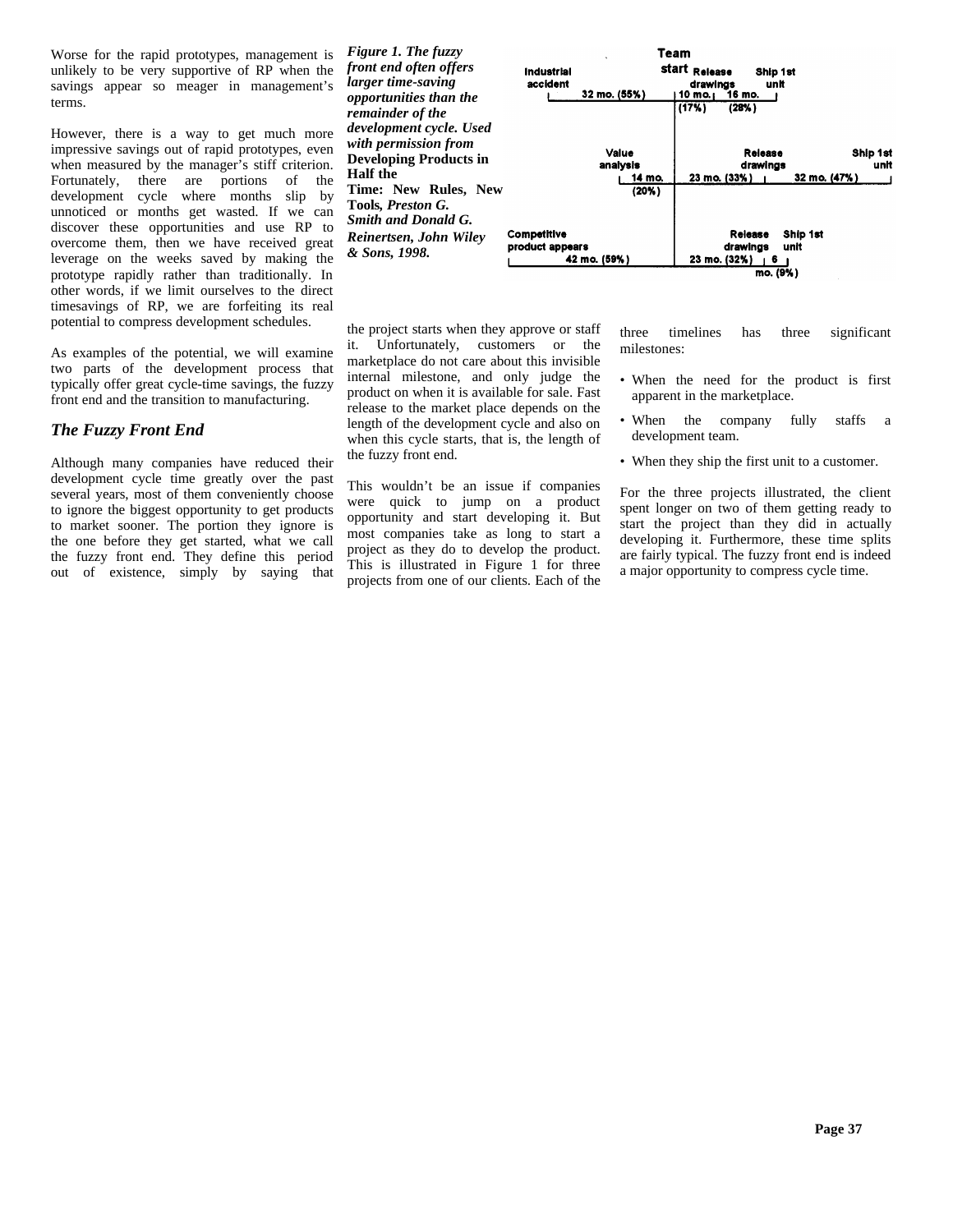Our job is to discover how rapid prototypes can have a major impact in the fuzzy front end. To do this we must analyse the time spent in the fuzzy front end for a few projects, constantly considering opportunities for applying RP. For example, huge time periods often slip by because critical decisions are not taken. Further investigation may reveal that the decisions fail to occur because certain underlying issues are not well defined. These issues may well involve alternative design concepts to suit different customer requirements. So, one way to "force" a decision is to create models for alternative design concepts, circulate them among decision makers, and encourage them to make a choice. Note that we have now saved the

months that the project may float along awaiting a concept that emerges as best. Also note that the prototypes needed to force the decision usually need not be fancy or highly accurate ones. In fact, a few pieces of existing or competitive products, cemented together, may be adequate. At this stage a highly precise RP system is overkill.

#### *Engineering Release*

Another place to find cycle-time opportunities is the decision point between engineering and manufacturing. Because the commitment to enter manufacturing usually involves considerable capital to procure tooling, this is a major decision point. What often happens is that, because there is big money involved now, the decision-makers—upper management and marketing—really get serious. As they rethink the product, they sometimes ask for changes, which, of course, means delay. Assuming that the product meets its hard engineering specifications, these changes usually occur in softer areas, such as shape, feel, and appearance. This is just where rapid prototypes excel: in getting agreement on such soft issues.

*"Management and the owners of the business, who make the ultimate decisions on RP technologies, are far more interested in getting a new product to market quickly than they are in the burst speed of a particular technology."*

For example, we once sat through an engineering release review of an impressive electronic product employing sophisticated digital signal processing and housed in a small plastic case. The go–no-go decision was basically up to the Director of Marketing, and she reached her decision based not on how well the device could detect signals but on how it looked and felt. Fortunately, the development team, in this instance, knew that case appearance was crucial and had done considerable research on its shape and size. But they had also done a great deal to keep the marketing director in the loop from the beginning by showing her rapid prototypes of design concepts and getting her commitment not just her reaction—to the design direction.

Thus, the two keys to using rapid prototypes to avoid reversals later are:

• start showing rapid prototypes to the final decision makers early, so you can incorporate their subjective desires into the design before it costs you redesign time

• make it clear to these decision makers that you need not only their reaction to the design but their early commitment to it based on these prototypes, because it will delay the project to "get serious" at a review later.

#### **Finding the Time-Saving Opportunities**

Above we have illustrated just two of the more likely places to find cycle-time opportunities that RP can exploit. While it is beneficial to have such candidates in mind in advance, it is also the case that these opportunities are highly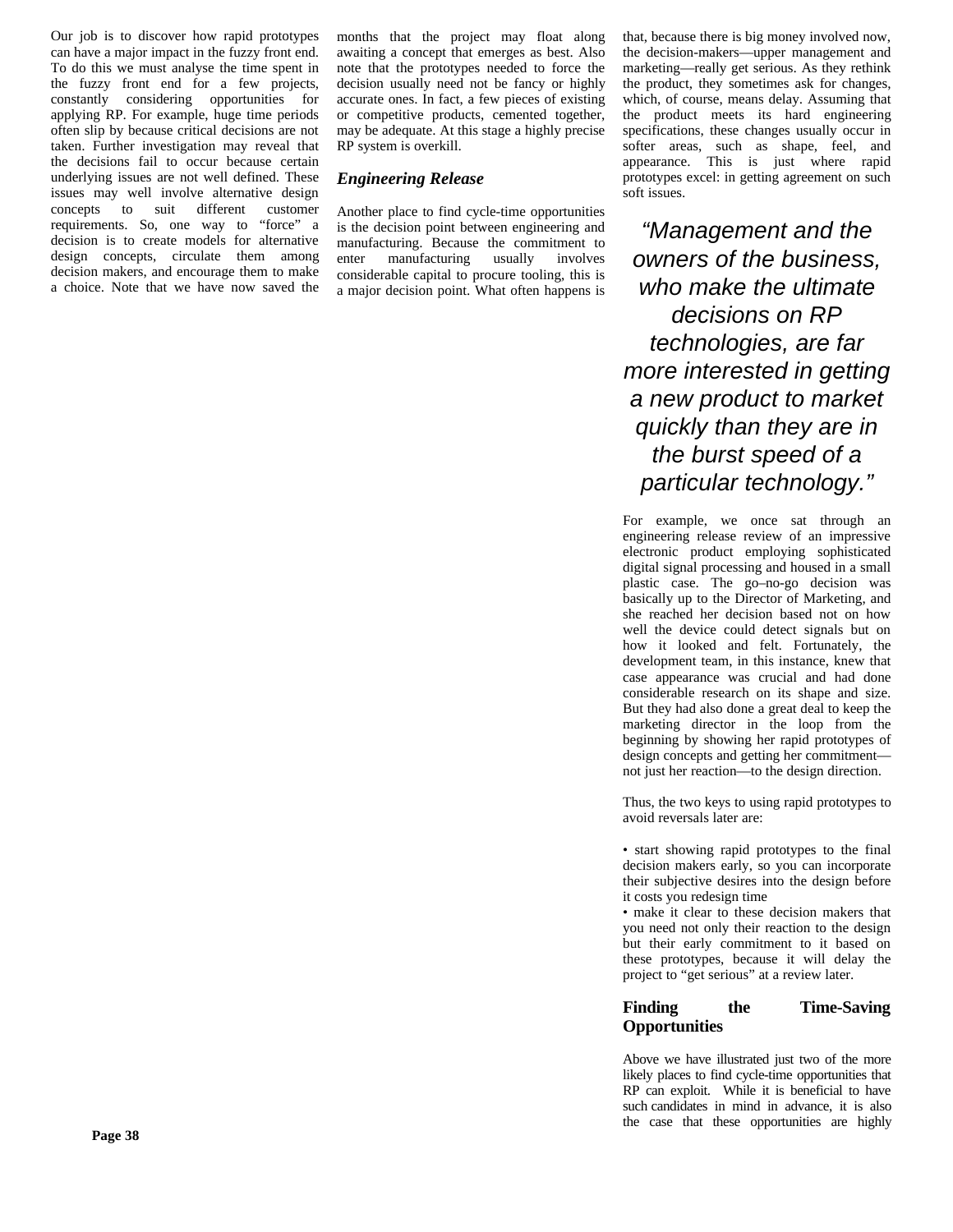individualistic. That is, they vary from company to company and even from project to project within a company. The bad news here is that you will have to do some work to find your particular opportunities. However, the good news is that, once found, your discoveries are unlikely to be of value to competitors—in management jargon, they provide you with a sustainable competitive advantage.

Below is a general process that will guide you in discovering your cycle-time opportunities.

#### *Understand the Business Drivers*

First, understand the role of new products and their development on the success of your business. Management needs a certain number of new products, and if these products could be developed for nearly nothing, management would be happy. In some companies, this is the extent of management's interest in new products. Rather than being primarily concerned with new products, the company's strategy may be more oriented toward controlling the distribution channel or servicing and supplying consumables for products that have been in the field for years. It will be difficult to get management's interest in any time-compression technologies for product development if management does not believe that new products are critical to the success of the company.

Next, understand the company's strategy for new products. Does your company want to be a leader or a fast follower, letting others take the larger risk in pioneering? Does it want to be known primarily as a leader in innovation, in cost, or in reliability and quality? Does it want to get to market as fast as possible, or does it really want to meet a specific launch date, such as availability for a trade show?

Each of these choices will determine the kinds of time-compression solutions you will seek. For example, to improve schedule predictability, you will take certain steps to minimise schedule risk, and you will procure technologies toward this end. However, because these steps will add time to the schedule in most cases, they are not wise for those who primarily want to get to market as fast as possible, so this choice suggests different types of solutions. As this example illustrates, if you cannot make the kinds of distinctions mentioned in the previous paragraph, you will be limited to generic solutions. These are not very powerful, nor do they give you a competitive advantage.

Finally, understand, for your products, the relative importance of the four project objectives: schedule, project expense, product unit cost, and product performance. Reference 1 (Chapter 2) explains how to make these calculations. Time is not always the most important driver of business success in a development project, and if this is the case for

your company, you should be aware of it before you start looking for cycle-time opportunities. For your products, "rapid" prototypes may actually be more valuable for improving product performance than for actually being rapid.

This relative importance will vary by project, but you will probably be able to consolidate your development projects into two or three categories. For instance, one company, a motor vehicle manufacturer, found that they had some products that were new offerings for them. Time-to-market was the most important driver for these projects. Other projects developed improved models to replace models they were already manufacturing. For these, unit manufacturing cost was more important, because they could continue to sell the old model if the new one was late.

#### *Know Where the Time Slips Away*

Some technologies offer remarkable degrees of time compression. For example, a rapid prototype might be built in a day, whereas it took a fortnight to build it with the previous method, an impressive 90 percent reduction. However, there might be an opportunity to save three months out of the fuzzy front end of the project for less than the rapid prototype's cost. Or, for the cost of the rapid prototype, you might be able to modify a database to cut one day from each engineering change approval, which, for the hundreds of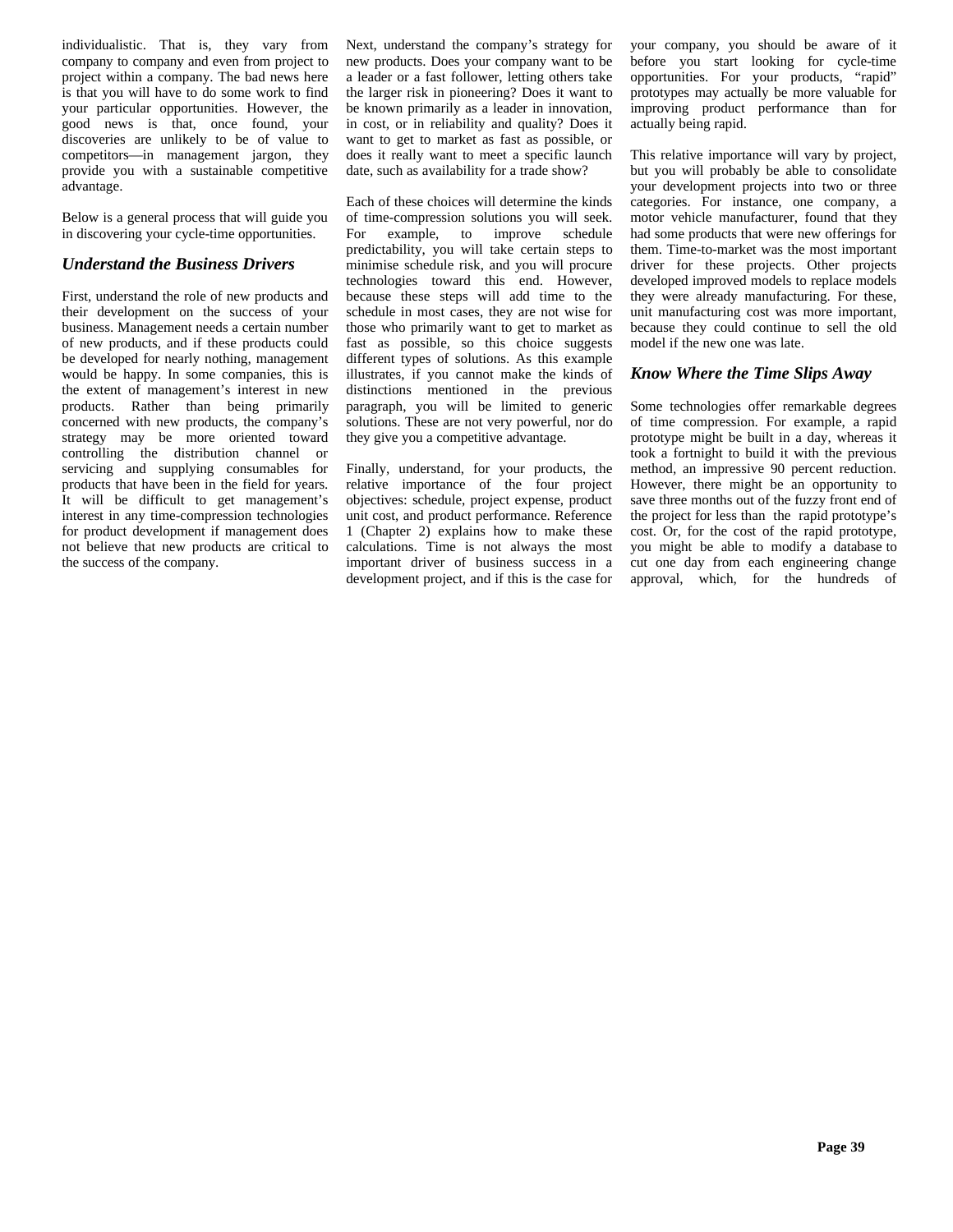

offer little benefit here. For instance, you might be able to make a prototype part in one day instead of ten, but if the manufacturing engineer, who is supposed to take the prototype to a supplier, is tied up on another project for the next ten days, the rapid prototype will provide no advantage.

This analysis of your projects provides an understanding of where the major opportunities are to save time in your schedule. Armed with this information, you become a far more savvy shopper for time compression technologies. Rather than being overly influenced by the technical wizardry being sold, you will know which solutions are likely to yield benefit and which will not in your current situation. You will also see how to. apply time-compression technologies to get more out of them than the face value of their time savings.

#### *Redesign the Process*

The next step, actually redesigning the process, is highly individualistic, so we cannot outline a process here. But we can offer some tools to help you: concentrating on the critical path, watching for the triggers, asking how fast could it be done, and thinking of time as a trade-off.

#### *Concentrate on the Critical Path*

The concept of phases, gates, or checkpoints

engineering changes in a typical product development, could contribute far greater time savings than the rapid prototype would provide. Although the context of this paper is RP, other time-compression technologies may be more appropriate solutions for you cycle-time opportunities — don't overlook them.

There is no substitute for analysis here. Analyse several completed projects to see where the time went. Were there typically delays waiting for a decision? What would have helped to reach the decision faster? Was time wasted in redesigning parts? If so, did the designs have to be redone because they were done poorly

engineering design tools or more training in using existing methods? Or did redesigning occur because marketing kept changing their interpretation of what the market wanted? This might suggest other capabilities, such as the ability to make concept models to clarify concept distinctions in customers' minds early. Unfortunately, many companies are slow to market simply because management tries to work on too many development projects at once, which dilutes the resources of all types on every project and stretches all projects out proportionately. Advanced technologies to compress time are likely to

the first time, which might suggest better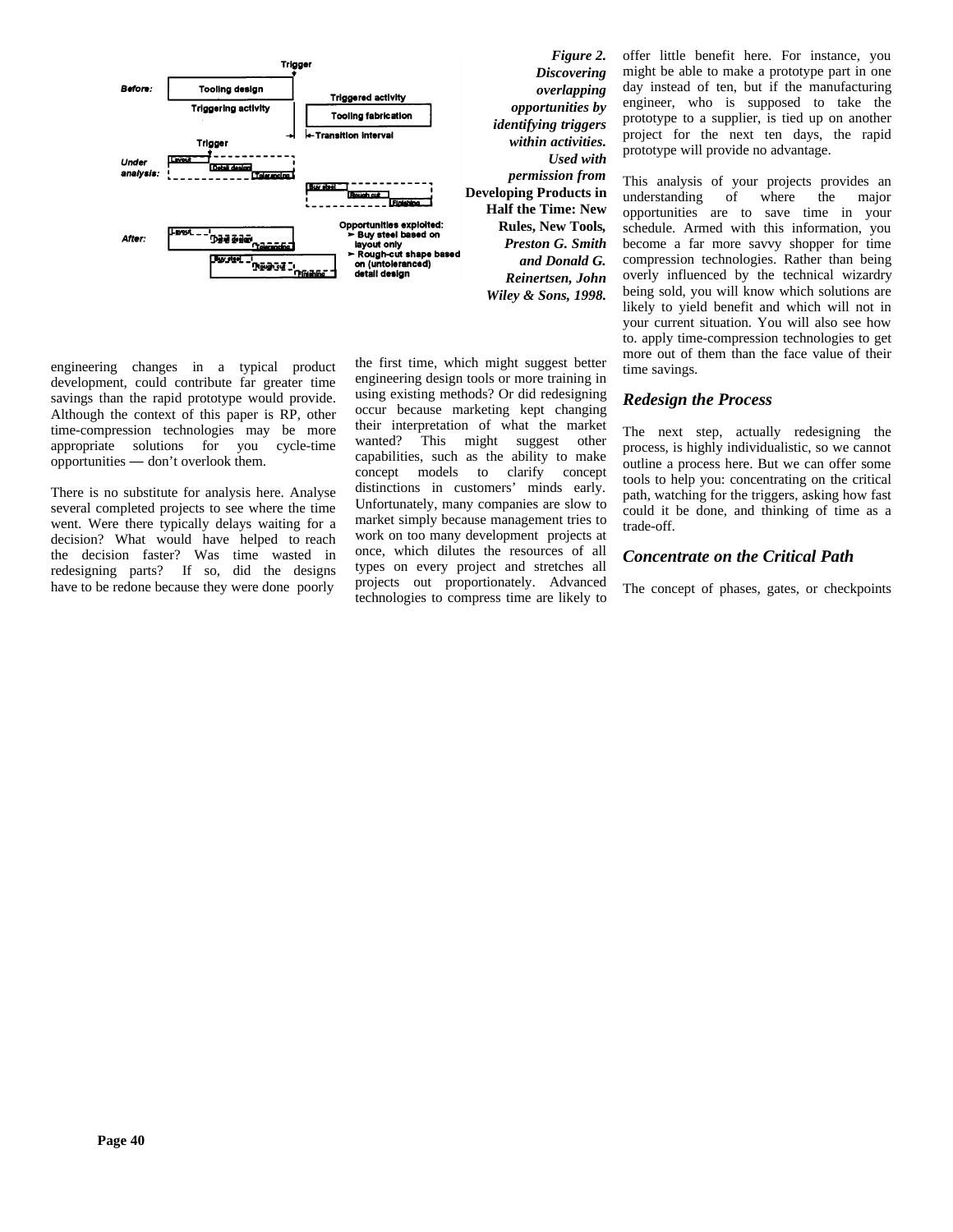seems to be deeply etched into development managers' minds. However, among the managers we know who do well at accelerating projects, another concept is at least as dominant: the critical path. The importance of the critical path is not its ability to be calculated by project management software and portrayed on a schedule network. Instead, its real value stems directly from its definition: any activity on the critical path that slips by one day will directly cause the project end date to slip by one day.

Experts at rapid product development are constantly aware of which activities are on the critical path, and they actively work to remove activities from the critical path. The critical path is the hot seat; it is not a pleasant place to be. We can keep activities off the critical path by using technologies, such as RP, to accelerate them. We can also keep them off the critical path by assigning more resources to them, completing them before they get onto the critical path, removing or relaxing the requirement for them (making them not critical to project completion), or rearranging project activities to allow more time for them. Critical path management is a juggling act: when something is removed from the critical path, something else replaces it. Such is the life of a fast-track product developer.

*"Unfortunately, many companies are slow to market simply because management tries to work on too many development projects at once, which dilutes the resources of all types on every project and stretches all projects out proportionately."*

We find a critical-path mentality to be an extraordinarily valuable one for anyone to have who is connected with an accelerated development project. But this concept is also quite helpful to those redesigning development processes, because only activities on the critical path will directly influence the project end date. This greatly narrows our search for the most fruitful means for compressing the schedule.

#### *Watch for the Triggers*

If we look at a Gantt chart, as in Figure 2, it may appear that activities cannot be overlapped. For example, we must build a prototype before we can test it; a part must be designed before it can be built. But if we dissect these activities, by looking inside them on the Gantt chart, we usually find that part of the succeeding activity can be started before its predecessor is complete.

The concept of triggers is helpful here, as shown in Figure 2, which illustrates the design and building of tooling. The trigger for starting the tool-building activity is buying the piece of tool steel. This trigger occurs not when the tool's design is complete, but much earlier when overall dimensions of the tool are available.

Once we recognize that the tool-building trigger occurs relatively early, we can overlap many of the design and building activities. And once we find an early trigger for the successor activity, we can reassess both activities to optimize the flow of their subactivities so that they can be run simultaneously. Discovering an early trigger thus becomes the starting point for designing overlapped activities. The key to finding such triggers is to probe into the internal structure of larger activities such as tooling design and tooling fabrication. As long as we see them as one big activity we will never find the opportunities inside for overlap.

Clearly the quality of our information plays importantly here. If the length of the tool increases after we have bought the steel, we have a problem. However, if we are not completely sure about the length of the tool, we might want to pay more for the longest piece of tool steel we might need,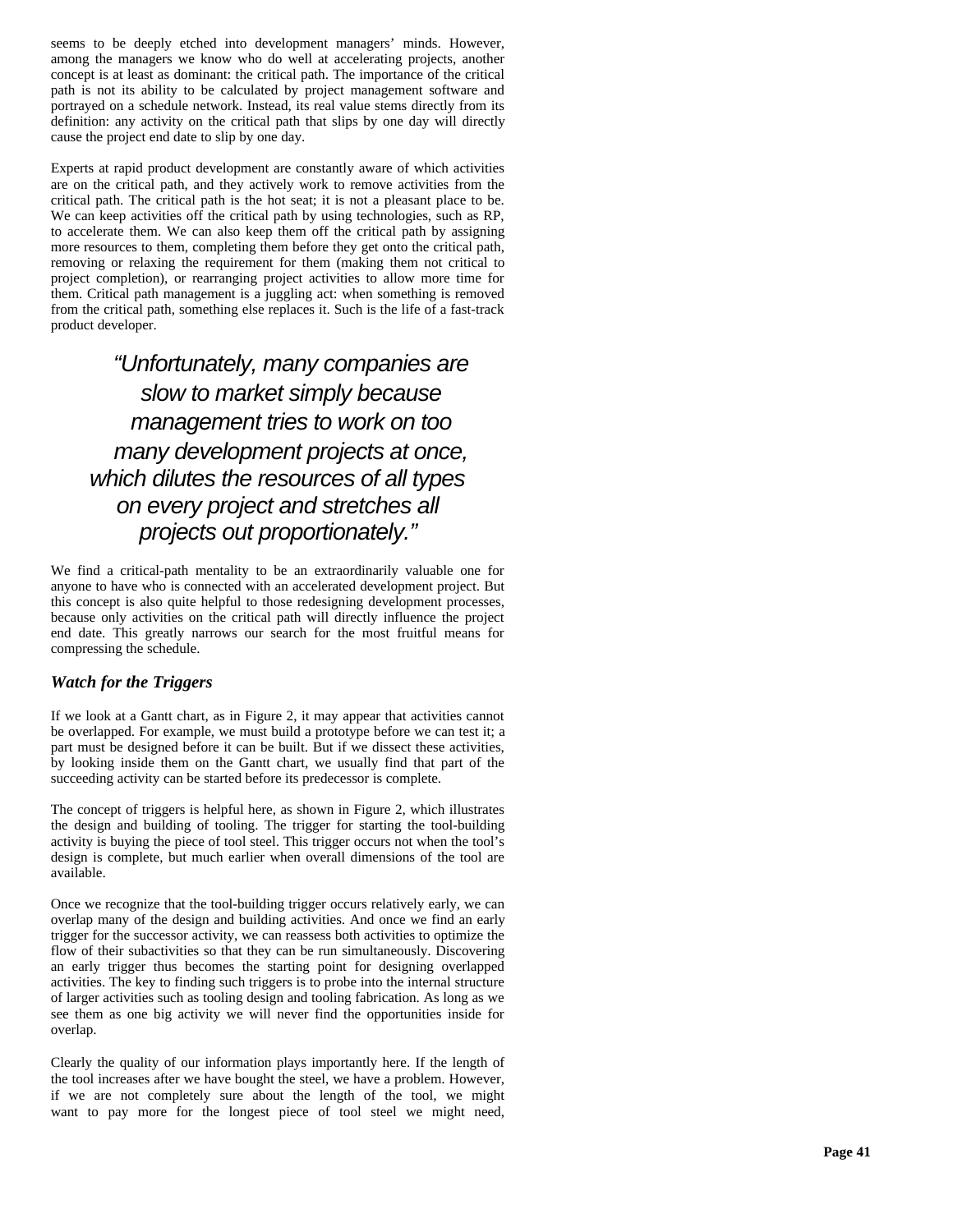because the time value of having the steel early might outweigh the extra cost of buying a bigger piece.

#### *How Fast Could It Be Done?*

Sometimes we can break out of old patterns by freely considering how fast something could really be done. For example, consider a related situation: writing, editing, and publishing a book. Using a conventional approach, such a project takes twelve to eighteen months. But fast-cycle publishers, such as the publishers of the popular Dummies books on personal computers and other subjects, can produce a book in just three months, from idea to store shelves.

This represents a 4–6X acceleration, and it is not the limit. Books on major events, such as Princess Diana's life and death, appear much faster. Or compare a book with a daily newspaper, which is about the same number of words and requires similar development and manufacturing steps. This gets us down to a matter of hours, from a project that traditionally has been considered to take a year or more.

Such an unconstrained approach can expose large opportunities for overlapping. For the moment, do not let money, people, or other resources stand in the way. Try to find a similar situation that was done much more quickly. If you let yourself go here, your speedy alternative is likely to be rather

outlandish. But now you have something against which you can start comparing realworld solutions. For example, if a newspaper composes half an edition before the news comes in, why can't we buy half of our parts before we have a design? Maybe we should be relying more on standard parts, so we can devote more of our creative energy to the parts that "make news" (make our product more distinctive in the marketplace).

Alternatively, look for examples where something got done exceptionally fast, even if it was only once, in your own company. On one consulting assignment we were assisting a task force trying to cut part of their development process down from thirteen months to three. The task seemed hopeless to these old-timers, and we weren't making much progress. Then a respected member of the group noticed that, once before, they had done the job in only four months. By studying this example, they soon had a plan for routinely doing the job in four months. Mathematicians often do their work by starting with an "existence proof," first demonstrating that there is in fact a solution without worrying yet about its nature. Sometimes, some of the rest of us need an existence proof to spur us into finding a solution.

#### *Think of Time as a Trade-off*

Earlier it was mentioned that product development projects normally have four objectives:

• Develop a product with a certain set of features and with certain performance levels, as listed in the product specification (performance objective).

• Satisfy a target unit manufacturing cost for the resulting product (cost objective).

• Do this within a certain development budget for the project (expense objective).

• Complete the project within a given time (schedule objective).

It was suggested that you should understand the relative importance of these objectives for your projects, because this will influence your strategy for employing rapid prototypes.

However, there is also a tactical reason for knowing quantitatively how these objectives are balanced. The balance points allow you to trade off one objective against another. To effectively compress our development cycles, we must constantly consider time as an objective to be traded off against the other objectives.

This may seem obvious, but as managers, we are taught to manage each of these objectives—performance, cost, expense, and schedule—to its target independently and to control variances of each one. In so doing, we lose sight of the fact that some of these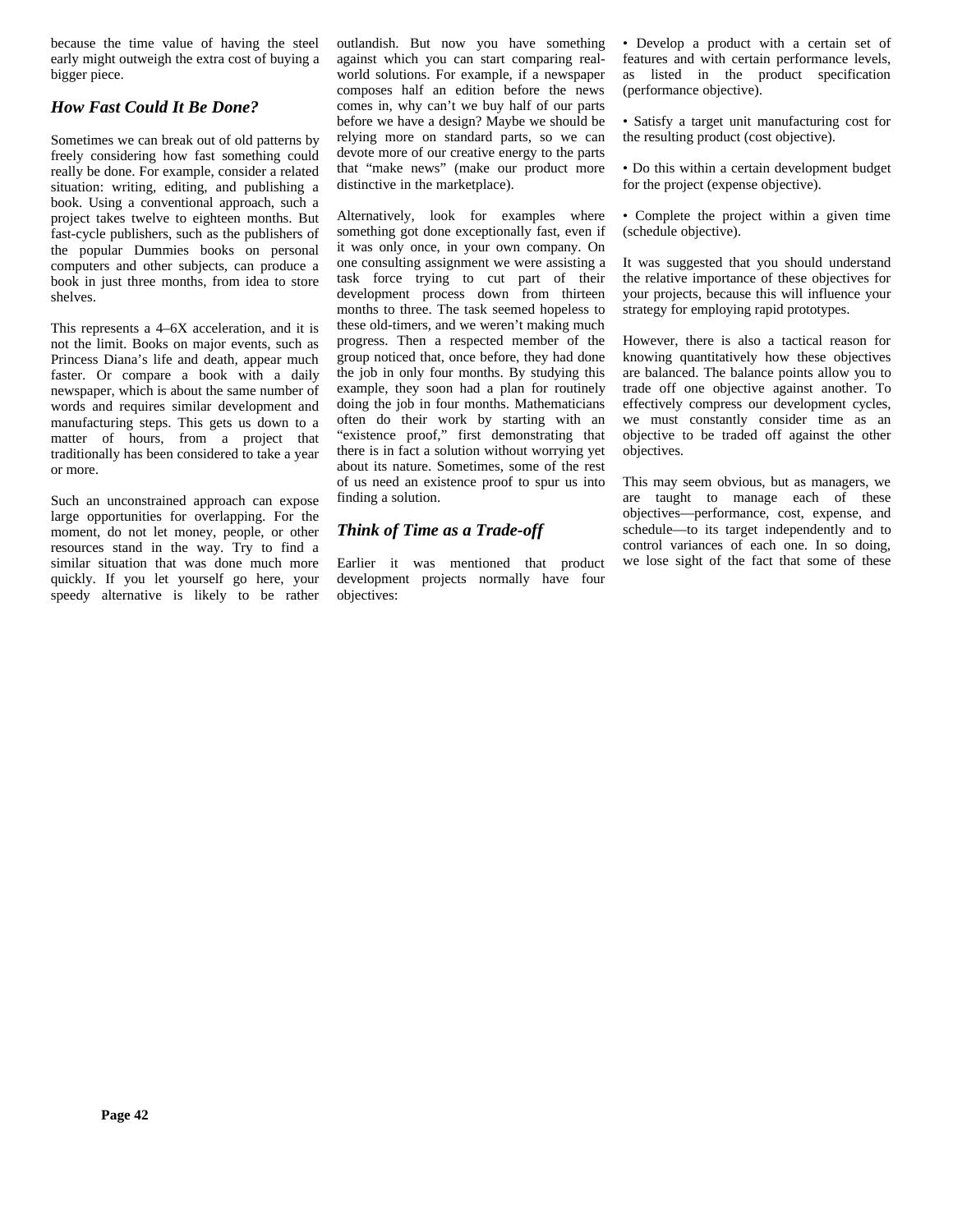objectives may be far more important than others. If we could cut a week out of the schedule, we would probably be pleased to pay £100 for it. But if the cost of saving a week rises to £1,000,000, we might decide that the week is not that important. Just how important is a week of schedule compared to development expense? How much schedule time would I be willing to give up to cut unit manufacturing cost by £100? How much delay should I accept to regain a loss of 10 percent in product performance?

To really leverage cycle-time technologies, we need all of the flexibility we can get, and these trade-offs give us a great deal of flexibility. The four objectives are in fact a balancing act. We actively seek opportunities to trade off one against the other, gaining net advantage. We can always find more expense money to buy some time at a bargain price. We will refuse to delay a project to add another product feature if the price (in time) is too dear.

#### **Changing Habits**

If you are satisfied with the direct benefits of perhaps a few months that rapid prototypes can bring you, then your life will be relatively simple. You can procure an appropriate RP system, train a few people in its use, and proceed to enjoy its relatively meager benefits. However, if you wish to take advantage of the much greater leveraging benefits offered here, there is one more step, the hardest one of all.

Throughout the organization, people will have to change their habits.

For instance, it was suggested in the beginning that great amounts of cycle time could be saved by getting certain decision makers to commit to a concept early on the basis of a relatively crude model. Experience has shown that that these decision makers are reluctant to make commitments on the basis of a model—and it matters little whether the model is crude or refined.

Decision makers are used to seeing the real thing; anything less is a real change for them. Yet, we have seen such executives make the change and become comfortable with such early commitments. This generally requires two things:

• They must see the benefit to be derived from their change.

• They must become comfortable with the new process and the people executing it, so that they can trust it.

The benefit should be straightforward to describe after you have mapped out the original and the compressed processes and have calculated the trade-off value of cycle time for your projects. The comfort and trust part depends on changes required of both the developers and the executives. The developers must be more open with early information, and the executive can practice more MBWA.

The choice is ours. We are at the threshold of a new era in RP. The fuzzy front end offers enormous business potential, and the conceptual modelers just appearing are supposedly aimed at this opportunity. The conceptual modelers themselves are much cheaper than their fullfledged cousins are. Will the models coming out of conceptual modelers be considered as "toys," or will they lead to unprecedented breakthroughs in total development cycle time?

#### **References**

1. **Smith, Preston G., and Donald G. Reinertsen**. *Developing Products in Half the Time: New Rules, New Tools*. John Wiley & Sons, 1998.

*Preston G. Smith has concentrated on helping companies to accelerate their product development since 1984, both as an internal staff consultant and as an independent Certified Management Consultant.*

*His client base spans well over a hundred companies in 17 countries. He has 20 years of prior engineering and management experience, holds a Ph.D. in engineering from Stanford*

*University, and is co-author of* Developing Products in Half the Time: New Rules, New Tools*.*